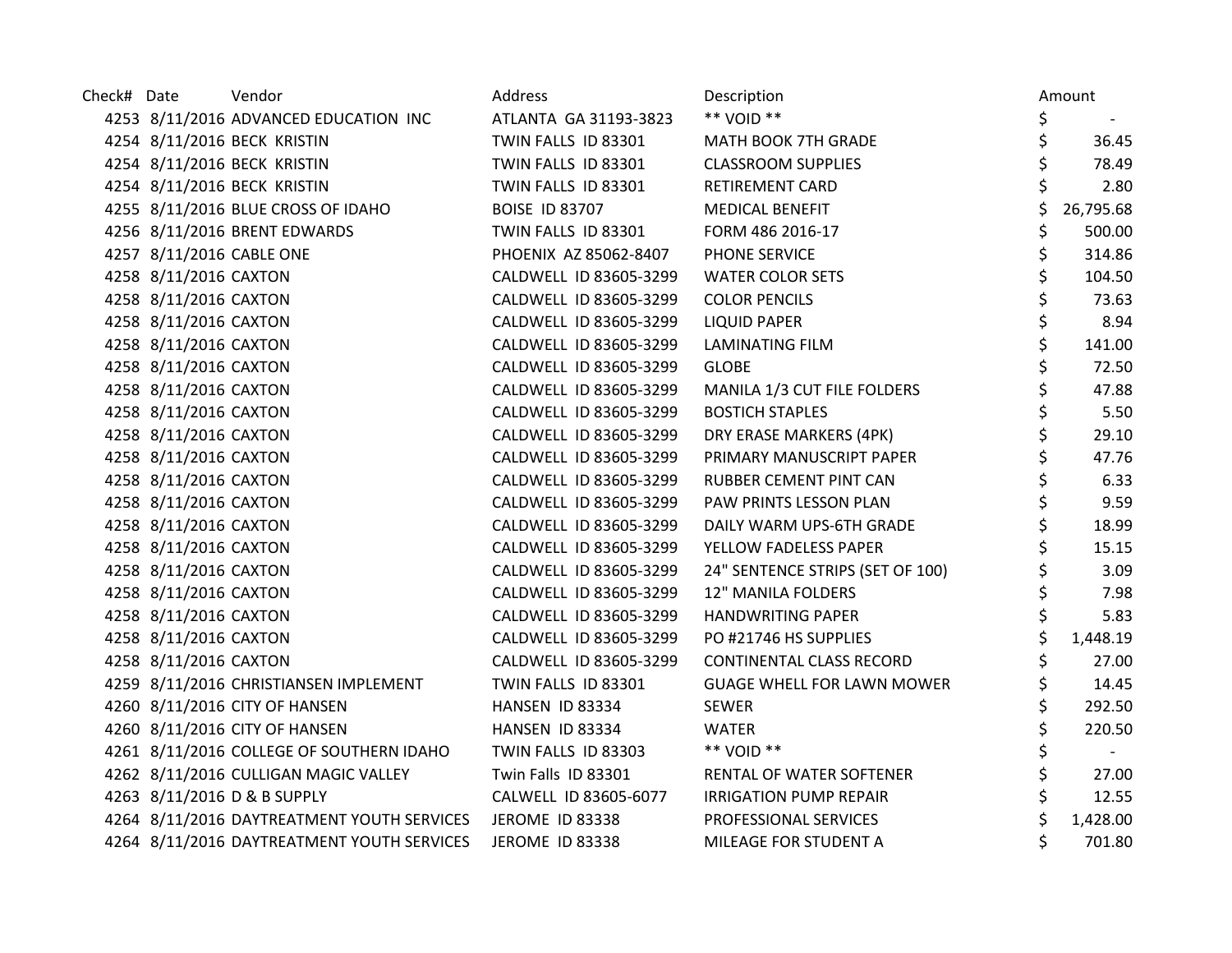| 4265 8/11/2016 ELEMENTS HEATING & COOLING     | TWIN FALLS ID 83301      | SERVICING THE HEAT PUMP                             | \$ | 286.02     |
|-----------------------------------------------|--------------------------|-----------------------------------------------------|----|------------|
| 4266 8/11/2016 EXCENT COPORATION              | ROSWELL GA 30075         | <b>ENRICH ANNUAL MAINTENANCE 16-17</b>              | \$ | 728.00     |
| 4268 8/11/2016 GEM STATE PAPER                | TWIN FALLS ID 83303-0469 | <b>CUSTODIAL SUPPLIES</b>                           |    | 130.24     |
| 4268 8/11/2016 GEM STATE PAPER                | TWIN FALLS ID 83303-0469 | <b>CUSTODIAL SUPPLIES</b>                           |    | 845.13     |
| 4268 8/11/2016 GEM STATE PAPER                | TWIN FALLS ID 83303-0469 | <b>CUSTODIAL SUPPLIES</b>                           |    | 589.15     |
| 4269 8/11/2016 GLACIER REFRIGERATION INC      | TWIN FALLS ID 83303      | 3/4 PRESSURE RELIEF VALVE REPAIR                    | \$ | 184.30     |
| 4270 8/11/2016 GREAT AMERICA FINANCIAL SERV   | DALLAS TX 75266-0831     | COPIER AGREEMENT-ELEM                               | Ś  | 138.00     |
| 4270 8/11/2016 GREAT AMERICA FINANCIAL SERV   | DALLAS TX 75266-0831     | COPIER AGREEMENT-JR/SR HIGH                         |    | 137.00     |
| 4271 8/11/2016 Hansen School Dist #415        |                          | <b>TAXES-FICA &amp; MEDICARE</b>                    |    | 20,106.93  |
| 4272 8/11/2016 Hansen School Dist #415        |                          | PERSI-RETIREMENT                                    |    | 17,058.14  |
| 4273 8/11/2016 Hansen School Dist. #415       |                          | <b>PAYROLL</b>                                      | S. | 140,484.50 |
| 4274 8/11/2016 HARVEY'S OFFICE PLUS           | TWIN FALLS ID 83301      | LUNCH OFFICE SUPPLIES                               | Ś  | 166.35     |
| 4275 8/11/2016 HOME DEPOT CREDIT SERV         |                          | COLUMBUS OH 43218-3175 SUPPLIES FOR SIDEWALK REPAIR | \$ | 364.81     |
| 4276 8/11/2016 HOUGHTON MIFFLIN HARCOURT      | CHICAGO IL 60693         | JOURNEY'S NOTEBOOK CONSUMABLE SET                   | \$ | 57.50      |
| 4276 8/11/2016 HOUGHTON MIFFLIN HARCOURT      | CHICAGO IL 60693         | <b>SHIPPING &amp; HANDELING</b>                     | \$ | 10.00      |
| 4277 8/11/2016 HOWELL ELAYNE                  | MURTAUGH ID 83344        | HOTEL FOR IASBO                                     | \$ | 228.00     |
| 4278 8/11/2016 IASBO                          | Hailey ID 83333          | ANNUAL MEMBERSHIP FEE-E HOWELL                      |    | 125.00     |
| 4279 8/11/2016 IDAHO STATE DEPT OF EDUCATION  | BOISE ID 83720-0027      | FINGERPRINTING/BACKGROUD CKS                        |    | 500.00     |
| 4280 8/11/2016 IDAHO POWER                    | Seattle WA 98124-1966    | JR/SR HIGH                                          | \$ | 1,437.36   |
| 4280 8/11/2016 IDAHO POWER                    | Seattle WA 98124-1966    | <b>IRRIGATION PUMP</b>                              | \$ | 265.13     |
| 4280 8/11/2016 IDAHO POWER                    | Seattle WA 98124-1966    | <b>FOOTBALL FIELD</b>                               | \$ | 5.20       |
| 4281 8/11/2016 IDAHO STATE BILLING SERVICE    | <b>BOISE ID 83709</b>    | <b>ADMINISTRATION FEE</b>                           | \$ | 1,919.88   |
| 4282 8/11/2016 INTEGRATED TECHNOLOGIES        | TWIN FALLS ID 83303-1843 | <b>ELEMENTARY OFFICE</b>                            | \$ | 33.64      |
| 4282 8/11/2016 INTEGRATED TECHNOLOGIES        | TWIN FALLS ID 83303-1843 | ELEMENTARY-XEROX                                    | \$ | 26.25      |
| 4282 8/11/2016 INTEGRATED TECHNOLOGIES        | TWIN FALLS ID 83303-1843 | <b>HS OFFICE</b>                                    | \$ | 7.22       |
| 4283 8/11/2016 INTERMOUNTAIN GAS              | <b>BOISE ID 83732</b>    | <b>PRESCHOOL</b>                                    | \$ | 2.06       |
| 4283 8/11/2016 INTERMOUNTAIN GAS              | <b>BOISE ID 83732</b>    | JR/SR HIGH                                          | \$ | 2.06       |
| 4283 8/11/2016 INTERMOUNTAIN GAS              | <b>BOISE ID 83732</b>    | AG BLDG                                             | \$ | 11.08      |
| 4283 8/11/2016 INTERMOUNTAIN GAS              | <b>BOISE ID 83732</b>    | <b>ELEM</b>                                         | \$ | 6.88       |
| 4284 8/11/2016 LAMMERS TRUCK CENTER           | TWIN FALLS ID 83301      | <b>BUS #6 REPAIRS</b>                               | \$ | 2,723.42   |
| 4285 8/11/2016 MEADOW GOLD DAIRIES-BOISE      | DENVER CO 80271-0960     | MILK PRODUCTS FOR SUMMER SCHOOL                     | \$ | 209.87     |
| 4286 8/11/2016 NAPA AUTO PARTS                | TWIN FALLS ID 83303-1425 | OIL/FILTERS/ACCUFIT PARTS                           | \$ | 399.94     |
| 4286 8/11/2016 NAPA AUTO PARTS                | TWIN FALLS ID 83303-1425 | <b>WASHER FLUIED</b>                                | \$ | 16.14      |
| 4287 8/11/2016 Region IV Supintendents' Assoc | Wendell ID 83355         | <b>ANNUAL DUES</b>                                  |    | 150.00     |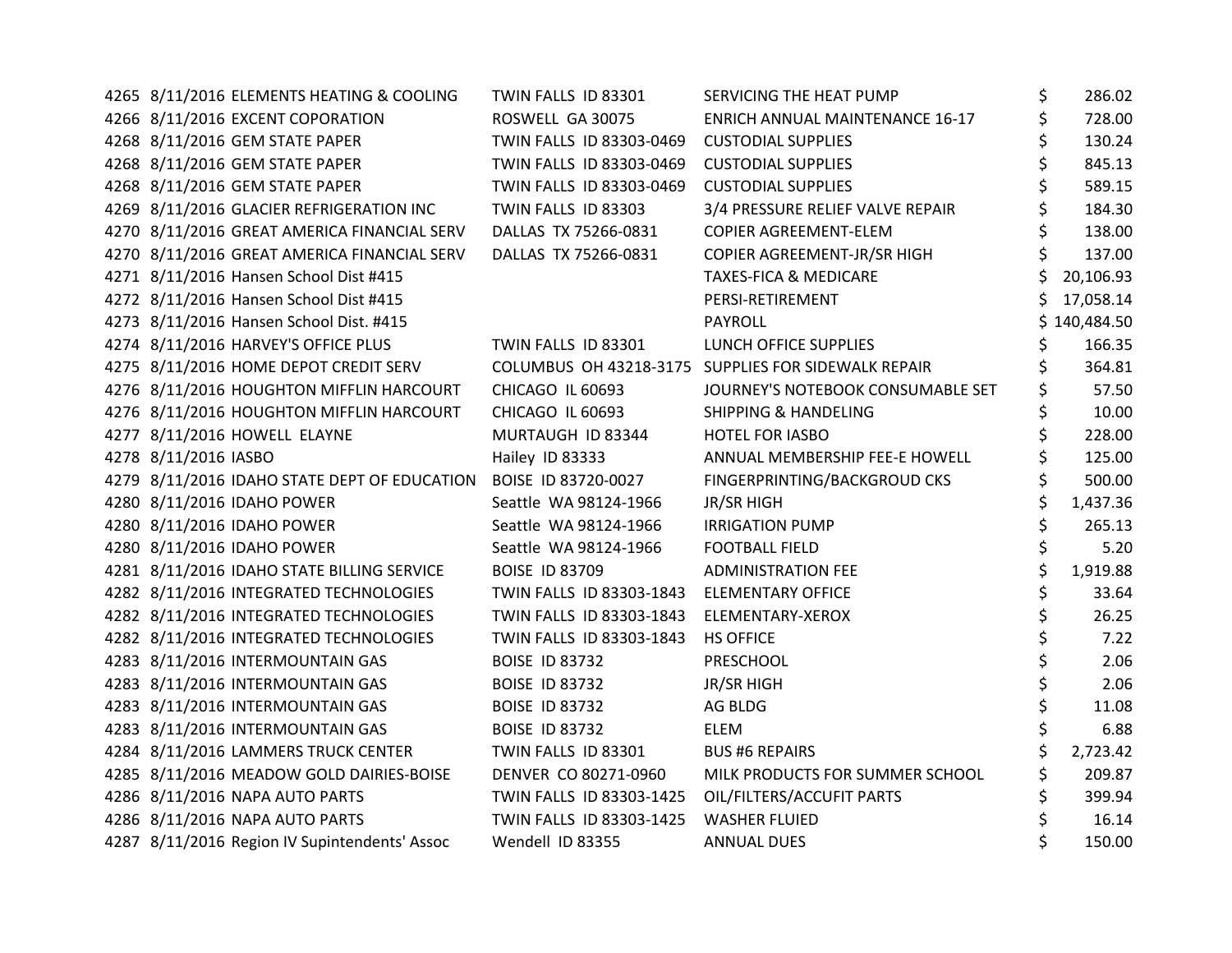|  | 4288 8/11/2016 RENTER CENTER               | TWIN FALLS ID 83301                  | <b>CHPPING HAMMER</b>                                | \$<br>46.64  |
|--|--------------------------------------------|--------------------------------------|------------------------------------------------------|--------------|
|  | 4288 8/11/2016 RENTER CENTER               | TWIN FALLS ID 83301                  | <b>CEMENT MIXER</b>                                  | \$<br>82.68  |
|  | 4289 8/11/2016 SELECT SOURCE INC           | KIMBERLY ID 83341                    | REPAIR FOR WHEEL BARROW                              | \$<br>31.96  |
|  | 4289 8/11/2016 SELECT SOURCE INC           | KIMBERLY ID 83341                    | <b>NUTS &amp; BOLTS FOR TABLES</b>                   | \$<br>18.13  |
|  | 4290 8/11/2016 SKINNER HEIDI               | TWIN FALLS ID 83301                  | SUMMER SCHOOL SUPPLIES                               | 841.00       |
|  | 4291 8/11/2016 STANGER MARILYN             |                                      | <b>OFFICE SUPPLIES</b>                               | \$<br>182.77 |
|  | 4292 8/11/2016 TURNER JOHN                 | HANSEN ID 83334                      | REFUND AUG PREPAMENT FOR INSURANCE                   | \$<br>578.75 |
|  | 4293 8/11/2016 VALLEY WIDE COOPERATIVE     | <b>JEROME ID 83338</b>               | YELLOW BUS                                           | 593.52       |
|  | 4293 8/11/2016 VALLEY WIDE COOPERATIVE     | <b>JEROME ID 83338</b>               | <b>DIESEL CREDIT</b>                                 | (24.12)      |
|  | 4293 8/11/2016 VALLEY WIDE COOPERATIVE     | <b>JEROME ID 83338</b>               | <b>MOWER FUEL</b>                                    | 79.16        |
|  | 4293 8/11/2016 VALLEY WIDE COOPERATIVE     | <b>JEROME ID 83338</b>               | <b>GAS CREDIT</b>                                    | \$<br>(4.80) |
|  | 4293 8/11/2016 VALLEY WIDE COOPERATIVE     | <b>JEROME ID 83338</b>               | <b>SCHOOL VEHICLE FUEL</b>                           | \$<br>33.58  |
|  | 4293 8/11/2016 VALLEY WIDE COOPERATIVE     | <b>JEROME ID 83338</b>               | <b>GAS CREDIT</b>                                    | \$<br>(2.06) |
|  | 4294 8/11/2016 VERIZON WIRELESS            | DALLAS TX 75266-0108                 | <b>IPAD</b>                                          | \$<br>30.02  |
|  | 4295 8/11/2016 STANDARD PRINTING SOLUTIONS | TWIN FALLS ID 83301                  | 2016-17 NEWSLETTERS-875                              | 1,087.50     |
|  | 4295 8/11/2016 STANDARD PRINTING SOLUTIONS | TWIN FALLS ID 83301                  | <b>ELEMENTARY STUDENT BOOKS</b>                      | 249.60       |
|  | 4295 8/11/2016 STANDARD PRINTING SOLUTIONS | TWIN FALLS ID 83301                  | <b>FACULTY HANDBOOKS</b>                             | \$<br>52.15  |
|  | 4295 8/11/2016 STANDARD PRINTING SOLUTIONS | TWIN FALLS ID 83301                  | JR/SR HIGH HANDBOOKS                                 | \$<br>238.40 |
|  | 4296 8/11/2016 AMERICAN FIDELITY           |                                      | J TURNER-PREPAID                                     | 61.20        |
|  | 4297 8/11/2016 PSI ENVIRONMENTAL           | LOS ANGELES CA 90060-0248 ELEMENTARY |                                                      | 67.54        |
|  | 4297 8/11/2016 PSI ENVIRONMENTAL           | LOS ANGELES CA 90060-0248 JR/SR HIGH |                                                      | 160.46       |
|  | 4298 8/11/2016 DIXON FIRE PROTECTION LLC   | KIMBERLY ID 83341                    | 39 FIRE EXTINGUISHER YEARLY INSPEC                   | 156.00       |
|  | 4298 8/11/2016 DIXON FIRE PROTECTION LLC   | KIMBERLY ID 83341                    | 2 EXTINGUISHER 12 YEAR HYDRO TEST                    | \$<br>50.00  |
|  | 4299 8/11/2016 ROCK CREEK FIRE PROTECTION  |                                      | AMERICAN FALLS ID 83211 ANNUAL DRY SYSTEM INSPECTION | \$<br>185.00 |
|  | 4299 8/11/2016 ROCK CREEK FIRE PROTECTION  | AMERICAN FALLS ID 83211              | ANNUAL WET FIRE SPRINKLER INSPECTI                   | \$<br>270.00 |
|  | 4299 8/11/2016 ROCK CREEK FIRE PROTECTION  | AMERICAN FALLS ID 83211              | ANNUAL BACKFLOW CERIFICATIONS                        | 360.00       |
|  | 4300 8/11/2016 ALARM STAR                  | KETCHUM ID 83340                     | NFPA-HS                                              | 175.00       |
|  | 4300 8/11/2016 ALARM STAR                  | KETCHUM ID 83340                     | <b>BATTERY</b>                                       | \$<br>35.00  |
|  | 4300 8/11/2016 ALARM STAR                  | KETCHUM ID 83340                     | NFPA-ELEM                                            | 175.00       |
|  | 4301 8/11/2016 IDAHO AGCREDIT FLCA         | BLACKFOOT ID 83221                   | FFA STUDENT HANDBOOKS                                | 40.00        |
|  | 4302 8/11/2016 KELLY KAYLA                 | <b>BUHL ID 83316</b>                 | <b>IDEAS IN ACTION BOOKS</b>                         | 54.95        |
|  | 4302 8/11/2016 KELLY KAYLA                 | <b>BUHL ID 83316</b>                 | TRAVEL TO POWER SCHOOL TRAINING                      | 162.41       |
|  | 4303 8/11/2016 BARNES DON                  | TWIN FALLS ID 83301                  | MILEAGE-MECHANIC WORKSHOP IN NAMPA                   | \$<br>159.84 |
|  | 4304 8/11/2016 BRYSON SALES & SERVICE INC  | CENTERVILLE UT 84014                 | <b>FILTERS</b>                                       | \$<br>171.83 |
|  |                                            |                                      |                                                      |              |